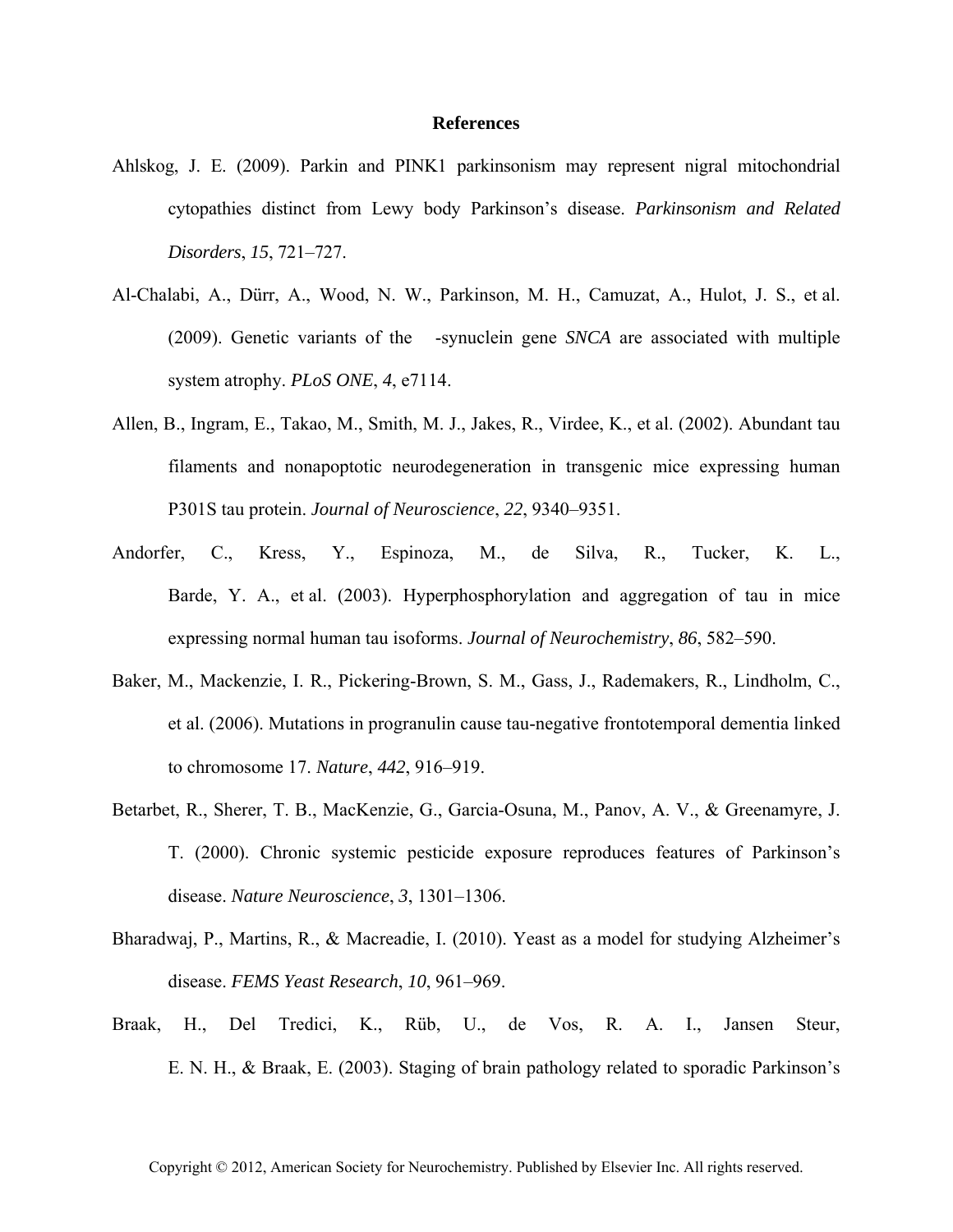disease. *Neurobiology of Aging*, *24*, 197–211.

- Braak, H., & Braak, E. (1991). Neuropathological staging of Alzheimer-related changes. *Acta Neuropathologica*, *82*, 239–259.
- Braak, H., & Del Tredici, K. (2011). The pathological process underlying Alzheimer's disease in individuals under thirty. *Acta Neuropathologica*, *121*, 171–181.
- Burré, J., Sharma, M., Tsetsenis, T., Buchman, V., Etherton, M. R., & Südhof, T. C. (2010). Synuclein promotes SNARE-complex assembly *in vivo* and *in vitro*. *Science*, *329*, 1663– 1667.
- Clavaguera, F., Bolmont, T., Crowther, R. A., Abramowski, D., Frank, S., Probst, A., et al. (2009). Transmission and spreading of tauopathy in transgenic mouse brain. *Nature Cell Biology*, *11*, 909–913.
- Colby, D. W., & Prusiner, S. B. (2011). Prions. *Cold Spring Harbor Perspectives in Biology*, *3*, a006833.
- Conrad, C., Andreadis, A., Trojanowski, J. Q., Dickson, D. W., Kang, D., Chen, X., et al. (1997). Genetic evidence for the involvement of *Tau* in progressive supranuclear palsy. *Annals of Neurology*, *41*, 277–281.
- Coomaraswamy, J., Kilger, E., Wölfing, H., Schäfer, C., Kaeser, S. A., Wegenast-Braun, B., et al. (2010). Modeling familial Danish dementia in mice supports the concept of the amyloid hypothesis of Alzheimer's disease. *Proceedings of the National Academy of Sciences (USA)*, *107*, 7969–7974.
- Cruts, M., Gijselinck, I., van der Zee, J., Engelborghs, S., Wils, H., Pirici, D., et al. (2006). Null mutations in progranulin cause ubiquitin-positive frontotemporal dementia linked to chromosome 17q21. *Nature*, *442*, 920–924.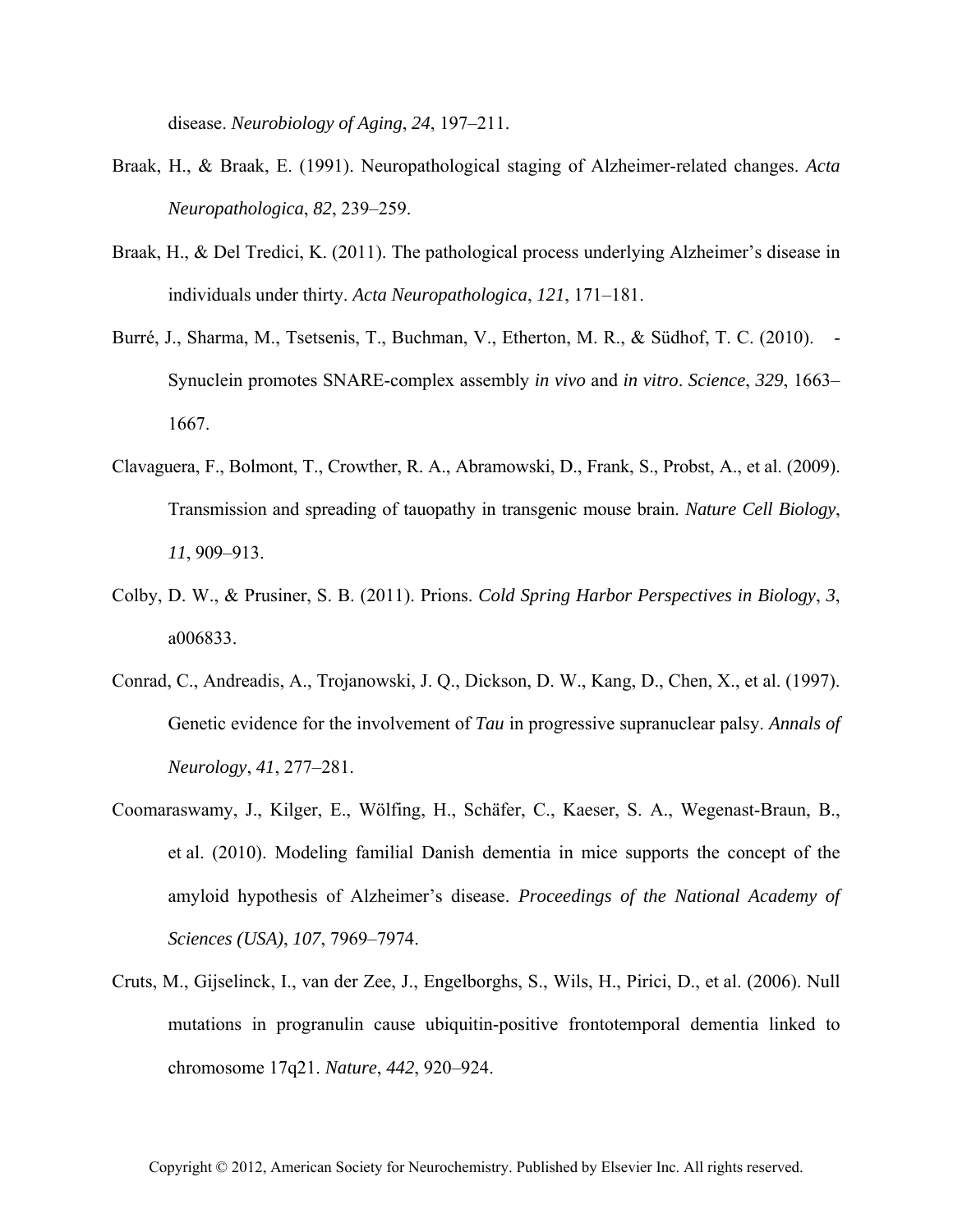- Davidson, W. S., Jonas, A., Clayton, D. F., & George, J. M. (1998). Stabilization of -synuclein secondary structure upon binding to synthetic membranes. *Journal of Biological Chemistry*, *273*, 9443–9449.
- Desplats, P., Lee, H. J., Bae, E. J., Patrick, C., Rockenstein, E., Crews, L., et al. (2009). Inclusion formation and neuronal cell death through neuron-to-neuron transmission of -synuclein. *Proceedings of the National Academy of Sciences (USA)*, *106*, 13010–13015.
- Feany, M. (2010). New approaches to the pathology and genetics of neurodegeneration. *American Journal of Pathology*, *176*, 2058–2066.
- Feany, M. B., & Bender, W. W. (2000). A *Drosophila* model of Parkinson's disease. *Nature*, *404*, 394–398.
- Frost, B., Jacks, R. L., & Diamond, M. I. (2009). Propagation of tau misfolding from the outside to the inside of a cell. *Journal of Biological Chemistry*, *284*, 12845–12852.
- Fujiwara, H., Hasegawa, M., Dohmae, N., Kawashima, A., Masliah, E., Goldberg, M. S., et al. (2002). -Synuclein is phosphorylated in synucleinopathy lesions. *Nature Cell Biology*, *4*, 160–164.
- Ghetti, B., Wszolek, Z. K., Boeve, B. F., Spina, S., & Goedert, M. (2011). Frontotemporal dementia and parkinsonism linked to chromosome 17 (FTDP-17*MAPT*). In D. W. Dickson (Ed.), *Neurodegeneration: The molecular pathology of dementia and movement disorders*. Basel, Switzerland: International Society of Neuropathology.
- Giasson, B. I., Duda, J. E., Quinn, S. M., Zhang, B., Trojanowski, J. Q., & Lee, V. M. Y. (2002). Neuronal -synucleinopathy with severe movement disorder in mice expressing A53T human -synuclein. *Neuron*, *34*, 521–533.
- Goedert, M., & Spillantini, M. G. (2006). A century of Alzheimer's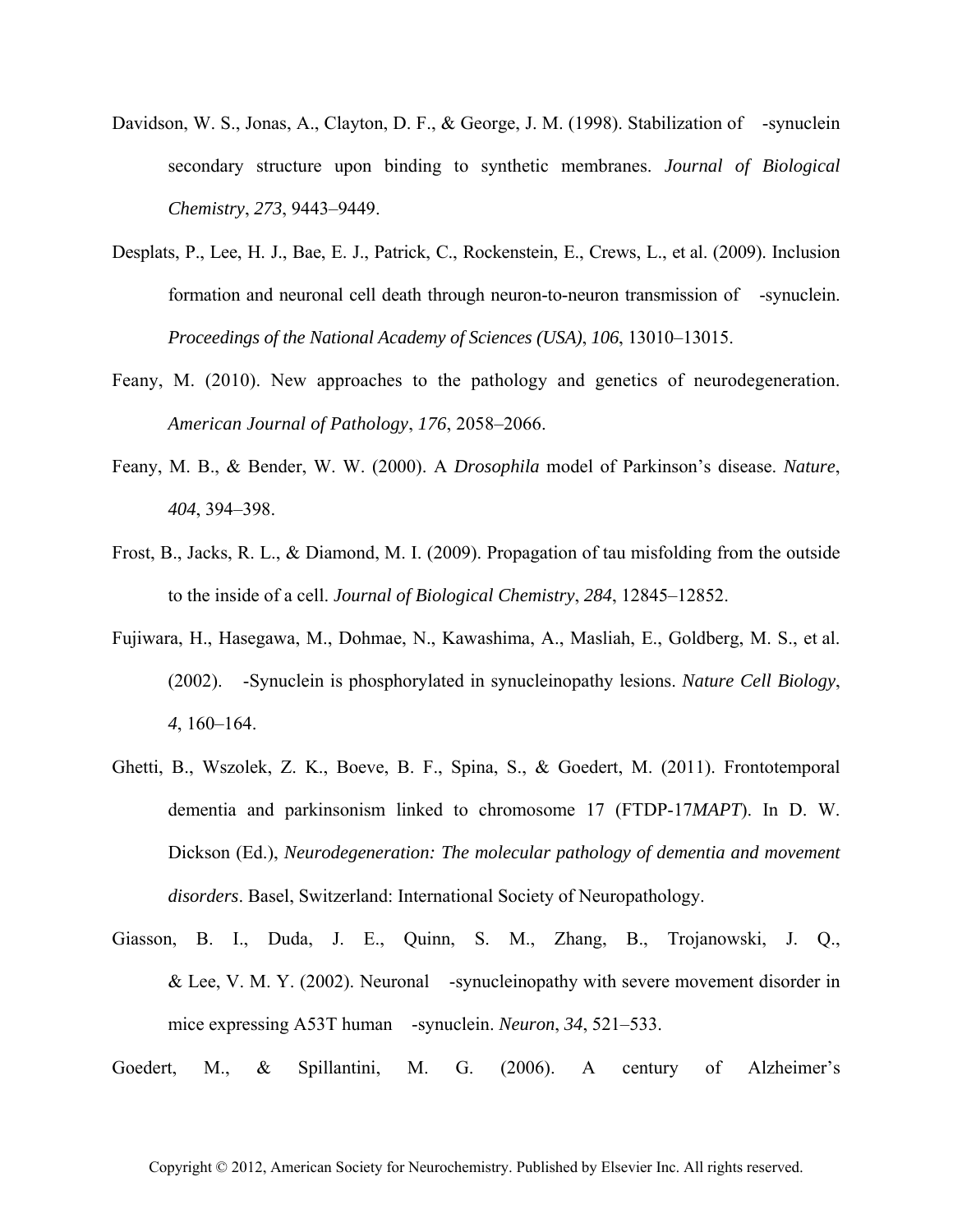disease. *Science*, *314*, 777–781.

- Goedert, M., Spillantini, M. G., Cairns, M. J., & Crowther, R. A. (1992). Tau proteins of Alzheimer paired helical filaments: Abnormal phosphorylation of all six brain isoforms. *Neuron*, *8*, 159–168.
- Greffard, S., Verny, M., Bonnet, A. M., Seilhean, D., Hauw, J. J., & Duyckaerts, C. (2010). A stable proportion of Lewy body-bearing neurons in the substantia nigra suggests a model in which the Lewy body causes neuronal death. *Neurobiology of Aging*, *31*, 99–103.
- Guthrie, C. R., Schellenberg, G. D., & Kraemer, B. C. (2009). SUT-2 potentiates tau-induced neurotoxicity in *Caenorhabditis elegans*. *Human Molecular Genetics*, *18*, 1825–1838.
- Harada, A., Oguchi, K., Okabe, S., Kuno, J., Terada, S., Ohshima, T., et al. (1994). Altered microtubule organization in small-calibre axons of mice lacking tau protein. *Nature*, *369*, 488–491.
- Hanger, D. P., Anderton, B. H., & Noble, W. (2009). Tau phosphorylation: the therapeutic challenge for neurodegenerative disease. *Trends in Molecular Medicine*, *15*, 112–119.
- Höglinger, G. U., Melhem, N. M., Dickson, D., Sleiman, P. M. A., Wang, L. S., Klei, L., et al. (2011). Common variants affect risk for the tauopathy progressive supranuclear palsy. *Nature Genetics*, (in press).
- Hutton, M., Lendon, C. L., Rizzu, M., Baker, M., Froelich, S., Houlden, H., et al. (1998). Association of missense and 5-splice-site mutations in *tau* with the inherited dementia FTDP-17. *Nature*, *393*, 702–705.
- Ittner, L. M., Ke, Y. D., Delerue, F., Bi, M., Gladbach, A., van Eersel, J., et al. (2010). Dendritic function of tau mediates amyloid- toxicity in Alzheimer's disease mouse models. *Cell*, *114*, 387–397.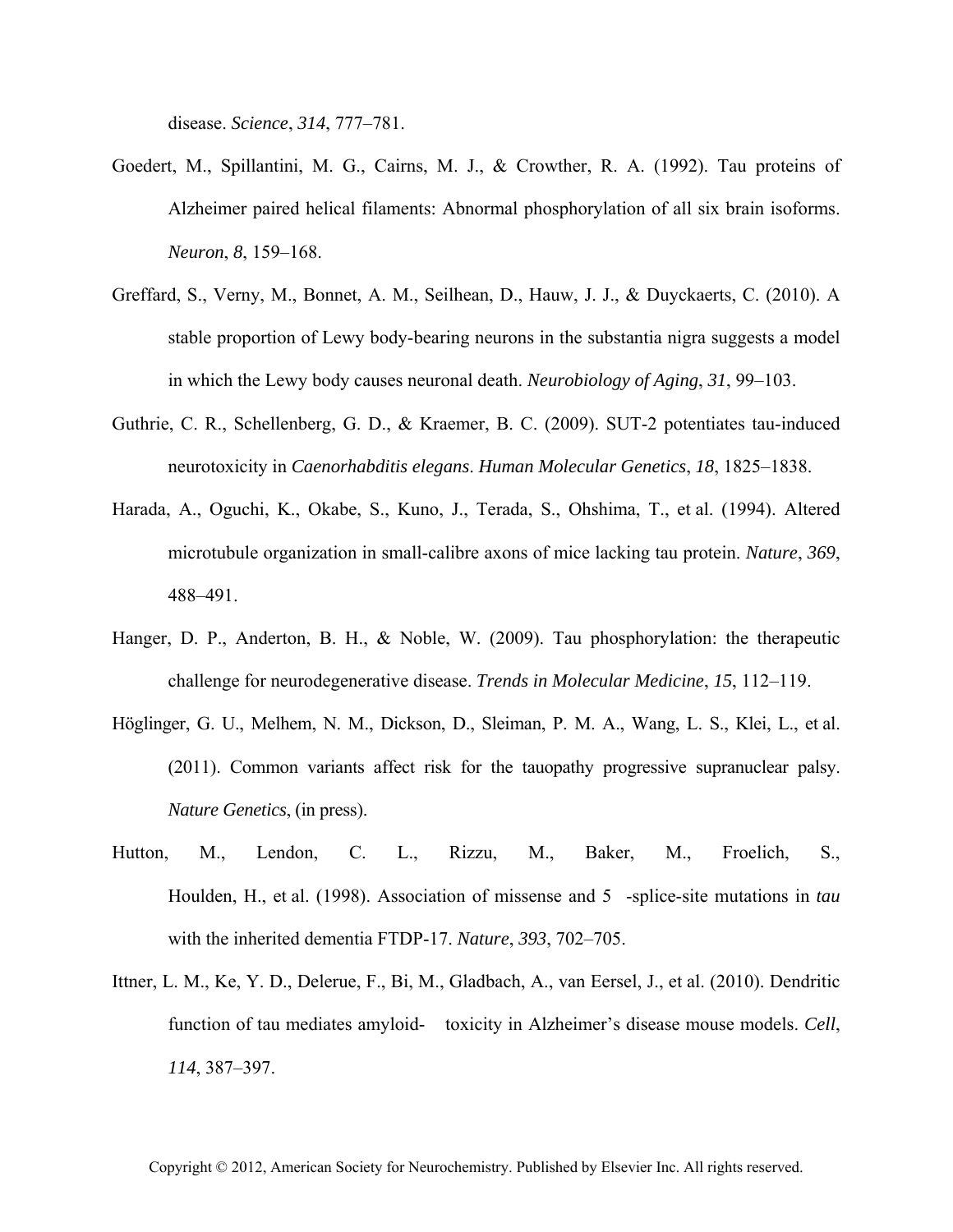- Kirik, D., Annett, L. E., Burger, C., Muzyczka, N., Mandel, R. J., & Björklund, A. (2003). Nigrostriatal -synucleinopathy induced by viral vector-mediated overexpression of human -synuclein: A new primate model of Parkinson's disease. *Proceedings of the National Academy of Sciences (USA)*, *100*, 2884–2889.
- Klein, R. L., Dayton, R. D., Diaczynsky, C. G., & Wang, D. B. (2010). Pronounced microgliosis and neurodegeneration in aged rats after tau gene transfer. *Neurobiology of Aging*, *31*, 2091–2102.
- Kordower, J. H., Chu, Y., Hauser, R. A., Freeman, T. B., & Olanow, C. W. (2008). Lewy bodylike pathology in long-term embryonic nigral transplants in Parkinson's disease. *Nature Medicine*, *14*, 504–506.
- Kraemer, B. C., Zhang, B., Leverenz, J. B., Thomas, J. H., Trojanowski, J. Q., & Schellenberg, G. D. (2003). Neurodegeneration and defective neurotransmission in a *Caenorhabditis elegans* model of tauopathy. *Proceedings of the National Academy of Sciences (USA)*, *100*, 9980–9985.
- Larsen, K. E., Schmitz, Y., Troyer, M. D., Mosharov, E., Dietrich, P., Quazi, A. Z., et al. (2006). -Synuclein overexpression in PC12 and chromaffin cells impairs catecholamine release by interfering with a late step in exocytosis. *Journal of Neuroscience*, *26*, 11915–11922.
- Lefebre, T., Ferreira, S., Dupont-Wallois, L., Bussiere, T., Dupire, M. J., Delacourte, A., et al. (2003). Evidence of a balance between phosphorylation and O-GlcNAc glycosylation of Tau proteins—a role in nuclear localization. *Biochimica et Biophysica Acta*, *1619*, 167–176.
- Lewis, J., McGowan, E., Rockwood, J., Melrose, H., Nacharaaju, P., Van Slegtenhorst, M., et al. (2000). Neurofibrillary tangles, amyotrophy and progressive motor disturbance in mice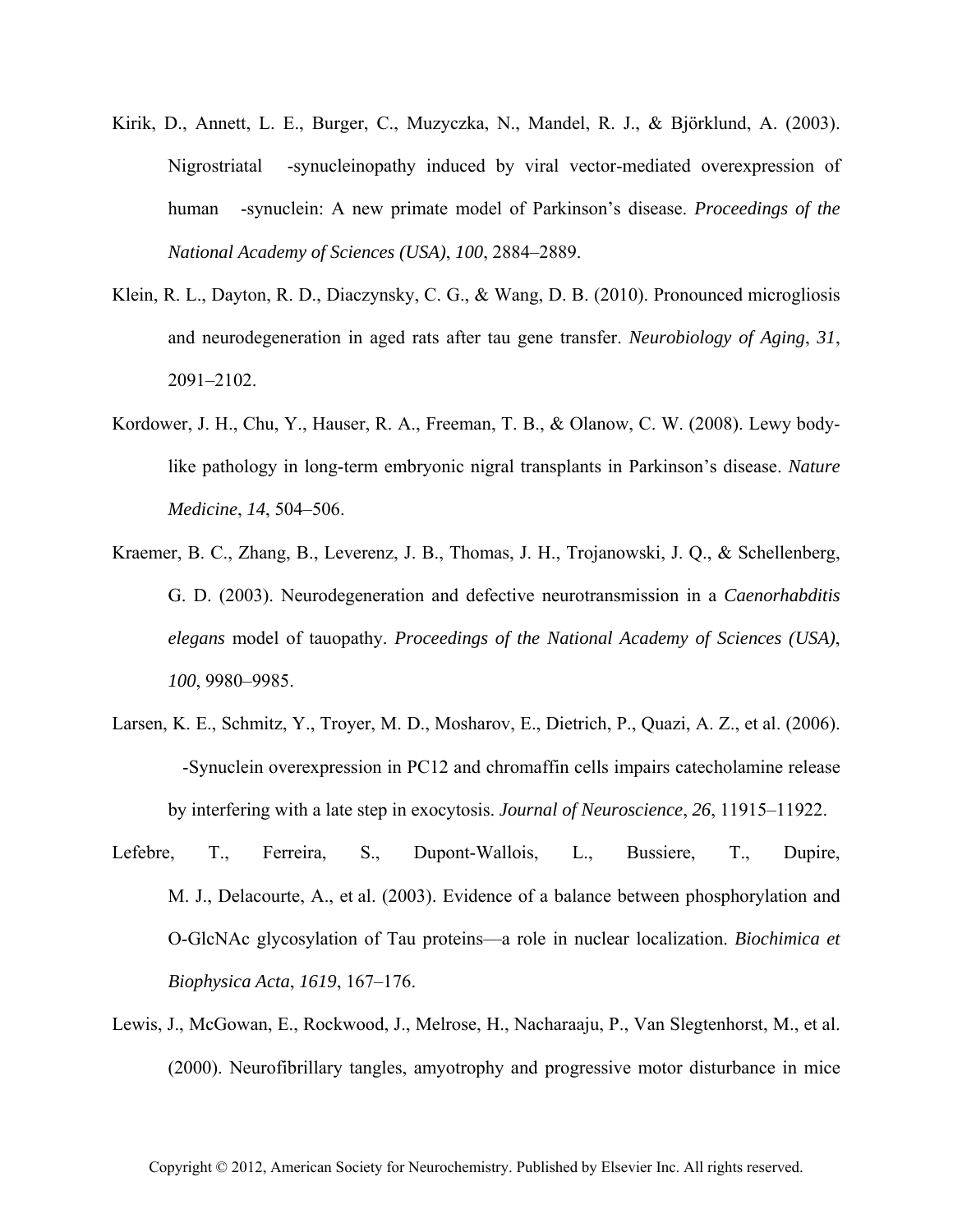expressing mutant (P301L) tau protein. *Nature Genetics*, *25*, 402–405.

- Le Corre, S., Klafki, H. W., Plesnila, N., Hübinger, G., Obermeier, A., Sahagún, H., et al. (2006). An inhibitor of tau hyperphosphorylation prevents severe motor impairments in tau transgenic mice. *Proceedings of the National Academy of Sciences (USA)*, *103*, 9673–9678.
- Li, J. Y., Englund, E., Holton, J. L., Soulet, D., Hagell, P., Lees, A. J., et al. (2008). Lewy bodies in grafted neurons in subjects with Parkinson's disease suggest host-to-graft disease progression. *Nature Medicine*, *14*, 501–503.
- Lin, X., Parisiadou, L., Gu, X. L., Wang, L., Shin, H., Sun, L., et al. (2009). Leucine-rich repeat kinase 2 regulates the progression of neuropathology induced by Parkinson's diseaserelated mutant -synuclein. *Neuron*, *64*, 807–827.
- Lindwall, G., & Cole, R. D. (1984). Phosphorylation affects the ability of tau protein to promote microtubule assembly. *Journal of Biological Chemistry*, *259*, 5301–5305.
- Masuda, M., Suzuki, N., Taniguchi, S., Oikawa, T., Nonaka, T., Iwatsubo, T., et al. (2006). Small molecule inhibitors of -synuclein filament assembly. *Biochemistry*, *45*, 6085–6094.
- Outeiro, T. F., & Lindquist, S. (2003). Yeast cells provide insight into -synuclein biology and pathobiology. *Science*, *302*, 1772–1775.
- Pan-Montojo, F., Anitchik, O., Dening, Y., Knels, L., Pursche, S., Jung, R., et al. (2010). Progression of Parkinson's disease pathology is reproduced by intragastric administration of rotenone in mice. *PLoS ONE*, *5*, e8762.
- Paquet, R. D., Bhat, R., Sydow, A., Mandelkow, E. M., Berg, S., et al. (2009). A zebrafish model of tauopathy allows *in vivo* imaging of neuronal cell death and drug evaluation. *Journal of Clinical Investigation*, *119*, 1382–1395.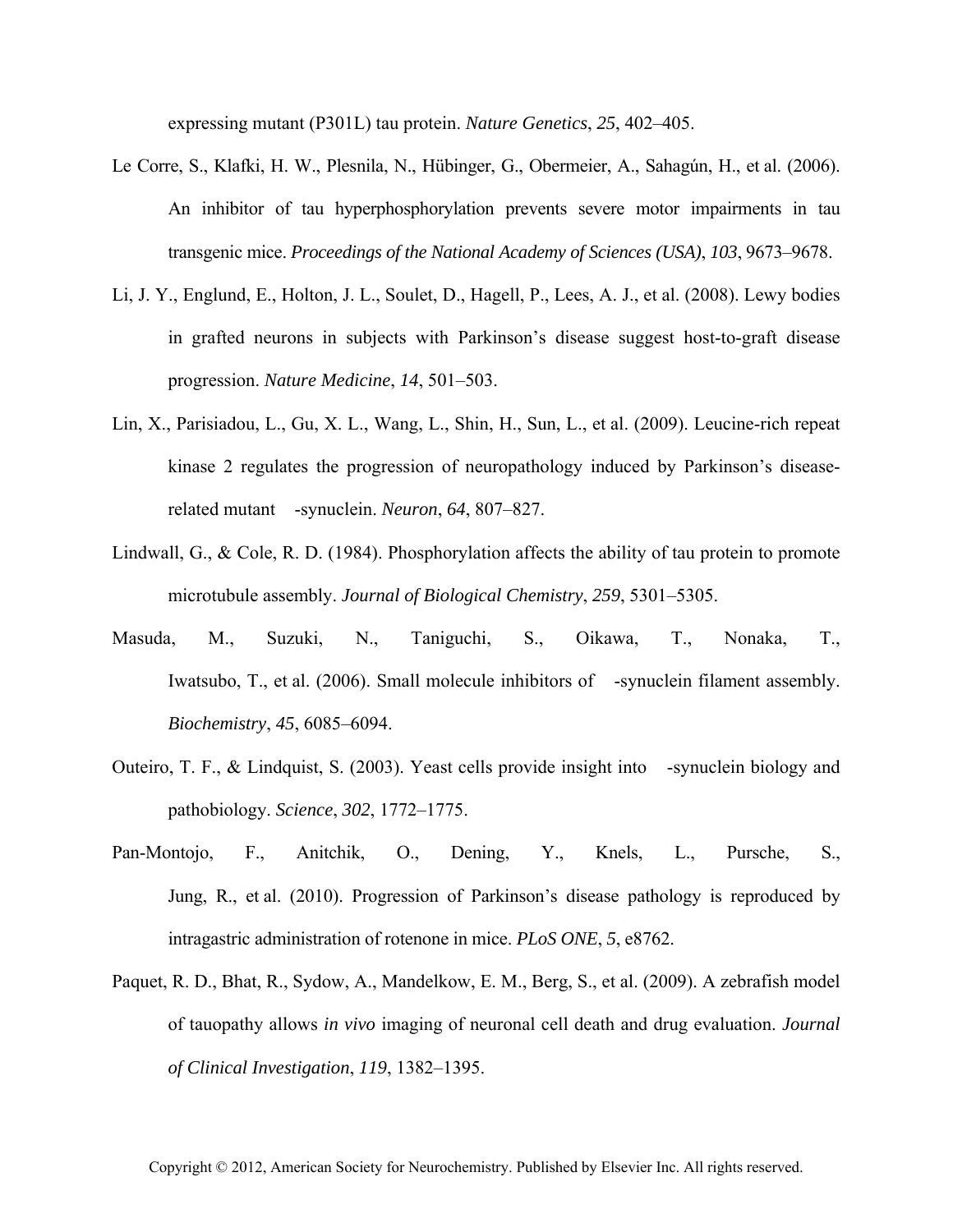- Paisan-Ruiz, C., Jain, S., Evans, E. W., Gilks, W. P., Simon, J., van der Brug, M., et al. (2004). Cloning of the gene containing mutations that cause PARK8 linked Parkinson's disease. *Neuron*, *44*, 595–600.
- Polymeropoulos, M. H., Lavedan, C., Leroy, E., Ide, S. E., Dehejia, A., Dutra, A., et al. (1997). Mutation in the -synuclein gene identified in families with Parkinson's disease. *Science*, *276*, 2045–2047.
- Poorkaj, P., Bird, T. D., Wijsman, E., Nemens, E., Garruto, R. M., Anderson, L., et al. (1998). Tau is a candidate gene for chromosome 17 frontotemporal dementia. *Annals of Neurology*, *43*, 815–825.
- Roberson, E. D., Scearce-Levie, K., Palop, J. J., Yan, F., Cheg, I. H., Wu, T., et al. (2007). Reducing endogenous tau ameliorates amyloid -induced deficits in an Alzheimer's disease mouse model. *Science*, *316*, 750–754.
- Satake, W., Nakabayashi, Y., Mizuta, I., Hirota, Y., Ito, C., Kubo, M., et al. (2009). Genomewide association study identifies common variants at four loci as genetic risk factors for Parkinson's disease. *Nature Genetics*, *41*, 1303–1307.
- Saiki, M., Baker, A., Williams-Gray, C. H., Foltynie, T., Goodman, R. S., Taylor, C. K., et al. (2010). Association of the human leucocyte antigen region with susceptibility to Parkinson's disease. *Journal of Neurology, Neurosurgery and Psychiatry*, *81*, 890–891.
- Samaranch, L., Lorenzo-Betancor, O., Arbelo, J. M., Ferrer, I., Lorenzo, E., Irigoyen, J., et al. (2009). *PINK1*-linked parkinsonism is associated with Lewy body pathology. *Brain*, *133*, 1128–1142.
- Santacruz, K., Lewis, J., Spires, T., Paulson, J., Koyilinek, L.,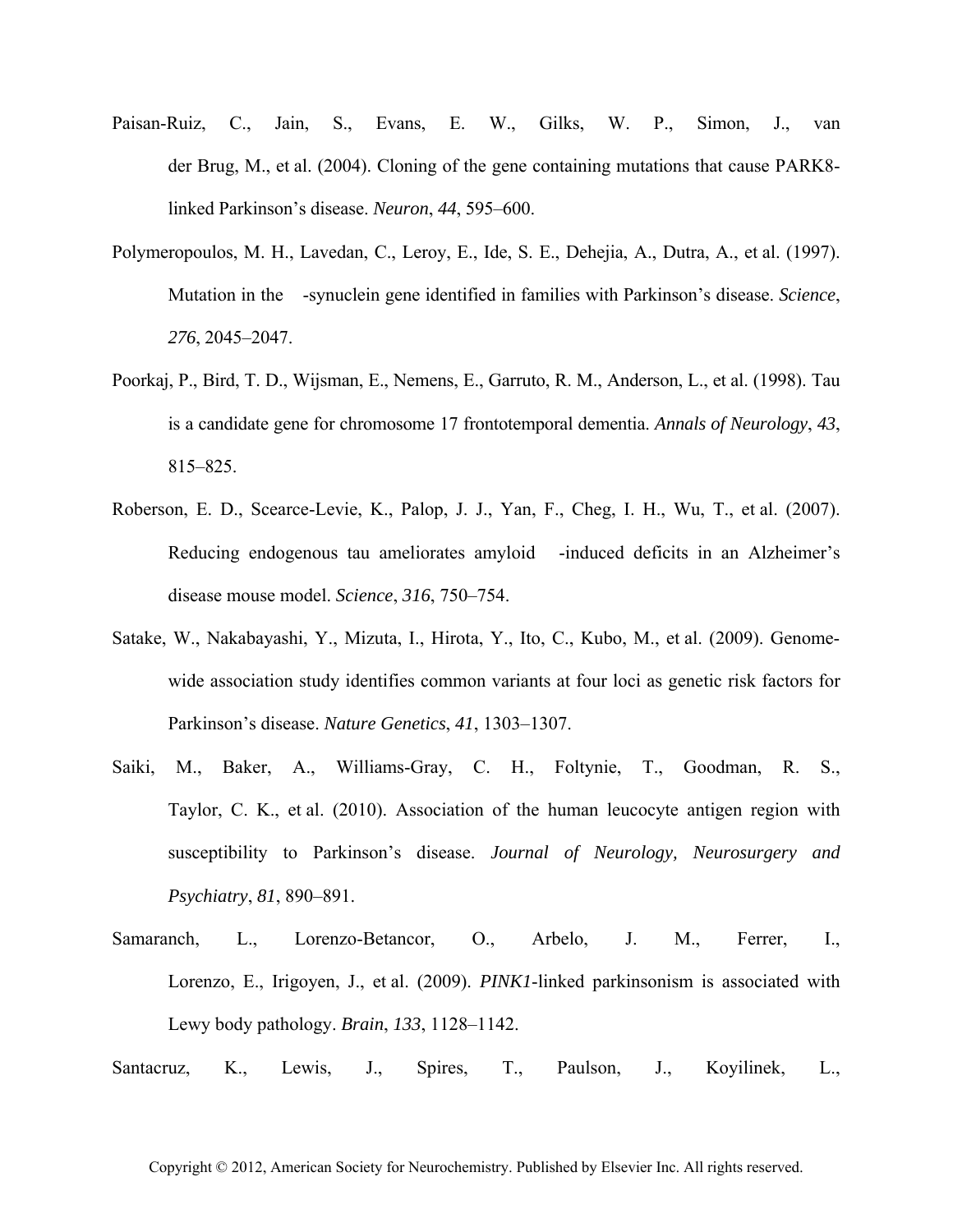Ingelsson, M., et al. (2005). Tau suppression in a neurodegenerative mouse model improves memory function. *Science*, *309*, 476–481.

- Singleton, A. B., Farrer, M., Johnson, J., Singleton, A., Hague, S., Kachergus, J., et al. (2003). -Synuclein locus triplication causes Parkinson's disease. *Science*, *302*, 841.
- Simón-Sánchez, J., Schulte, C., Bras, J. M., Sharma, M., Gibbs, J. R., Berg, D., et al. (2009). Genome-wide association study reveals genetic risk underlying Parkinson's disease. *Nature Genetics*, *41*, 1308–1312.
- Sidransky, E., Nalls, M. A., Aasly, J. O., Aharon-Peretz, J., Annesi, G., Barbosa, E. R., et al. (2009). Multicenter analysis of glucocerebrosidase mutations in Parkinson's disease. *New England Journal of Medicine*, *361*, 1651–1661.
- Soper, J. H., Roy, S., Stieber, A., Lee, E., Wilson, R. B., Trojanowski, J. Q., et al. (2008). -Synuclein-induced aggregation of cytoplasmic vesicles in *Saccharomyces cerevisiae*. *Molecular Biology of the Cell*, *19*, 1093–1103.
- Spillantini, M. G., Schmidt, M. L., Lee, V. M. Y., Trojanowski, J. Q., Jakes, R., & Goedert, M. (1997). -Synuclein in Lewy bodies. *Nature*, *388*, 839–840.
- Spillantini, M. G., Crowther, R. A., Jakes, R., Cairns, N. J., Lantos, P. L., Goedert, M. (1998). Filamentous -synuclein inclusions link multiple system atrophy with Parkinson's disease and dementia with Lewy bodies. *Neuroscience Letters*, *251*, 205–208.
- Spillantini, M. G., Murrell., J. R., Goedert, M., Farlow, M. R., Klug, A., & Ghetti, B. (1998). Mutation in the tau gene in familial multiple system tauopathy with presenile dementia. *Proceedings of the National Academy of Sciences (USA)*, *95*, 7737–7741.

Stieler, J. T., Bullmann, T., Kohl, F., Toien, O., Brückner, M. K., Härtig, W.,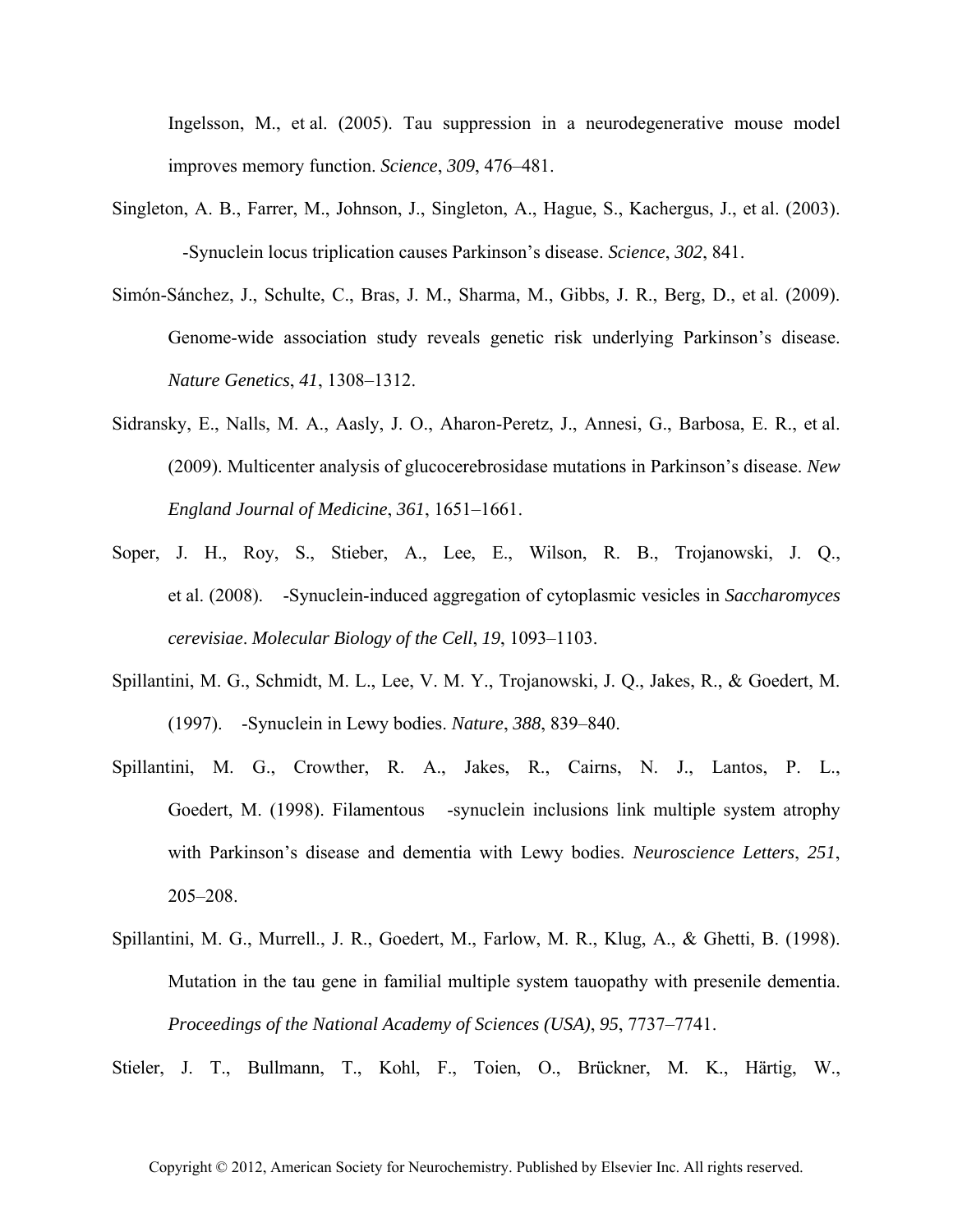et al. (2011). The physiological link between metabolic rate depression and tau phosphorylation in mammalian hibernation. *PLoS ONE*, *6*, e14530.

- Stefansson, H., Helgason, A., Thorleifsson, G., Steintorsdottir, V., Masson, G., Barnard, J., et al. (2005). A common inversion under selection in Europeans. *Nature Genetics*, *37*, 129– 137.
- Tofaris, G. K., Reitböck, P. G., Humby, T., Lambourne, S. L., O'Connell, M., Ghetti, B., et al. (2006). Pathological changes in dopaminergic nerve cells of the substantia nigra and olfactory bulb in mice transgenic for truncated human -synuclein  $(1-120)$ : Implications for Lewy body disorders. *Journal of Neuroscience*, *26*, 3942–3950.
- Van Eersel, J., Ke, Y. D., Delerue, F., Kril, J. J., Götz, J., & Ittner, L. M. (2010). Sodium selenate mitigates tau pathology, neurodegeneration, and functional deficits in Alzheimer's disease models. *Proceedings of the National Academy of Sciences (USA)*, *107*, 13888–13893.
- Vilar, M., Chou, H. T., Lührs, T., Maji, S. K., Riek-Loher, D., Verel, R., et al. (2008). The fold of -synuclein fibrils. *Proceedings of the National Academy of Sciences (USA)*, *105*, 8637–8642.
- Wang, Y. P., Biernat, J., Pickhardt, M., Mandelkow, E., & Mandelkow, E. M. (2007). Stepwise proteolysis liberates tau fragments that nucleate the Alzheimer-like aggregation of fulllength tau in a neuronal cell model. *Proceedings of the National Academy of Sciences (USA)*, *104*, 10252–10257.
- Wetzel., M. K., Naska, S., Laliberte, C. L., Rymar, V. V., Fujitani, M., Biernaskie, J. A., et al. (2008). p73 regulates neurodegeneration and phospho-tau accumulation in aging and Alzheimer's